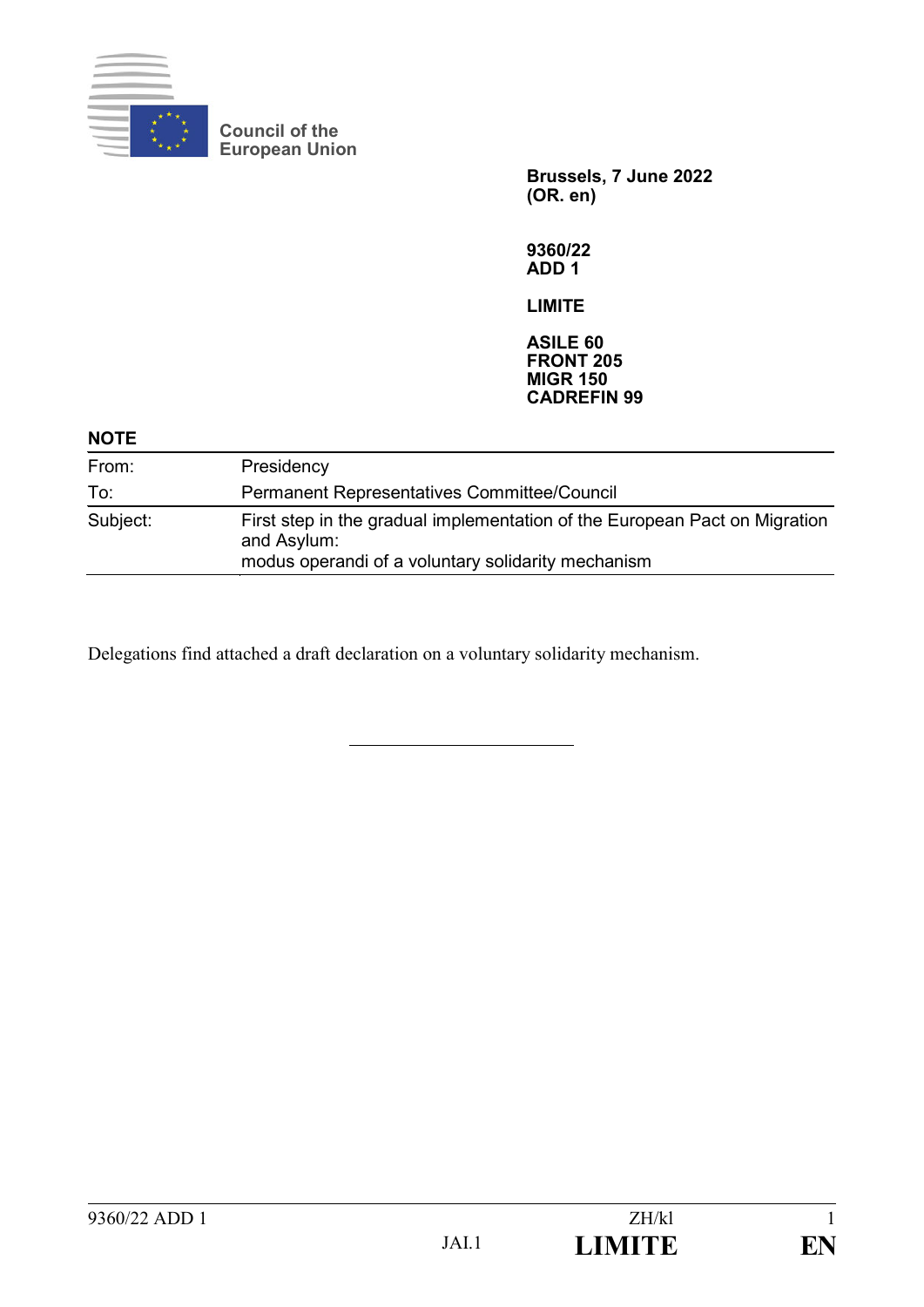## **ANNEXE**

## **First step in the gradual implementation of the European Pact on Migration and Asylum: modus operandi of a voluntary solidarity mechanism**

*We, the Ministers in charge of migration matters of the Member States of the European Union and of the Schengen Associated States;* 

*Aware* of the need to put in place, in the framework of the first stage of the gradual approach of the European Pact on Migration and Asylum and in parallel with the adoption of general approaches or negotiation mandates for the "screening" and Eurodac regulations, a temporary solidarity mechanism intended to provide a concrete response to the migratory difficulties of the Mediterranean Member States of first entry;

*Aware* that the migration challenges of the EU have been intensified by the Russian aggression against Ukraine, which in recent months has led to massive arrivals of displaced persons to the territory of the Union, justifying the establishment of unprecedented European solidarity;

*Acknowledging* that some signatory Member States may determine that they are temporarily not in a position to contribute to the present mechanism due to the disproportionate pressure they encounter in this context;

*Stressing* that this mechanism, although non legislative and temporary, may provide useful lessons for the permanent mechanism to be introduced by the "asylum and migration management" regulation proposed by the European Commission, and that the lessons learnt will be taken into account in the ongoing negotiations on that instrument;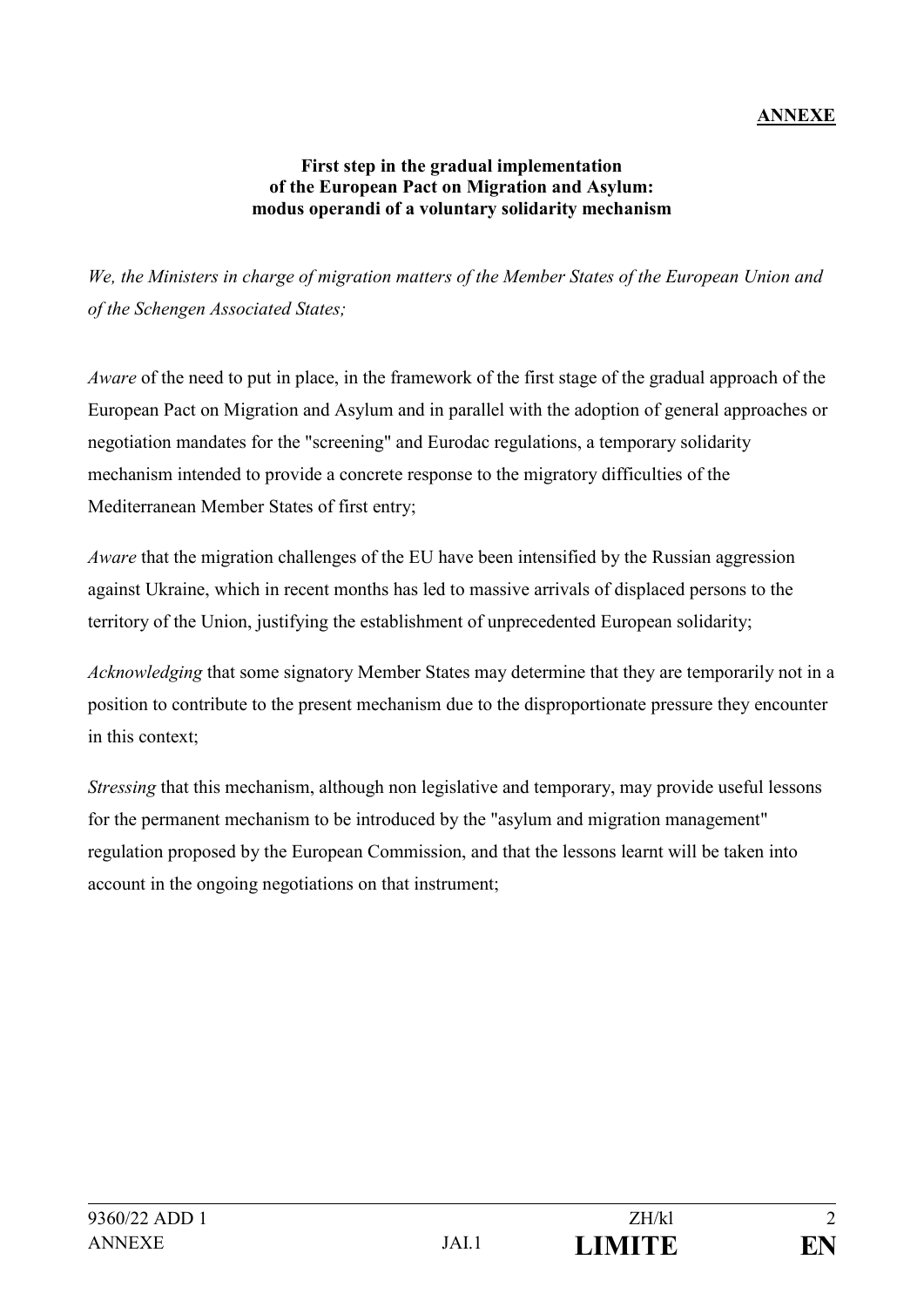*Fully aware* that the principle of solidarity is at the heart of the European project and, in particular, of the common policy on asylum, immigration and external border control, of which the implementation of the Dublin Regulation is part;

*Commit* to implementing a voluntary, simple and predictable solidarity mechanism designed to provide the Member States most affected by migratory flows in the Mediterranean and mainly under pressure, including the Western Atlantic route, with needs-based assistance from other Member States complementary to European support, by offering relocations (the preferred method of solidarity) and financial contributions, without prejudice to the respect of Union law, and in particular Regulation 604/2013;

*Stress,* while acknowledging that the voluntary nature of this mechanism allows Member States to have preferences on the nature and the amount of their contributions, regarding for example the group of persons concerned by relocations (nationality, vulnerability, etc.) or the Member States to which their solidarity is provided, that the following common criteria need to be followed in order to ensure the predictability of the mechanism:

- relocations should primarily benefit Member States confronted with disembarkations following search and rescue operations in the Mediterranean and Western Atlantic route and also apply to other situations to take into account Cyprus' current situation or possible evolutions in the Greek islands;
- relocations should primarily apply to persons in need of international protection, giving priority to the most vulnerable ones;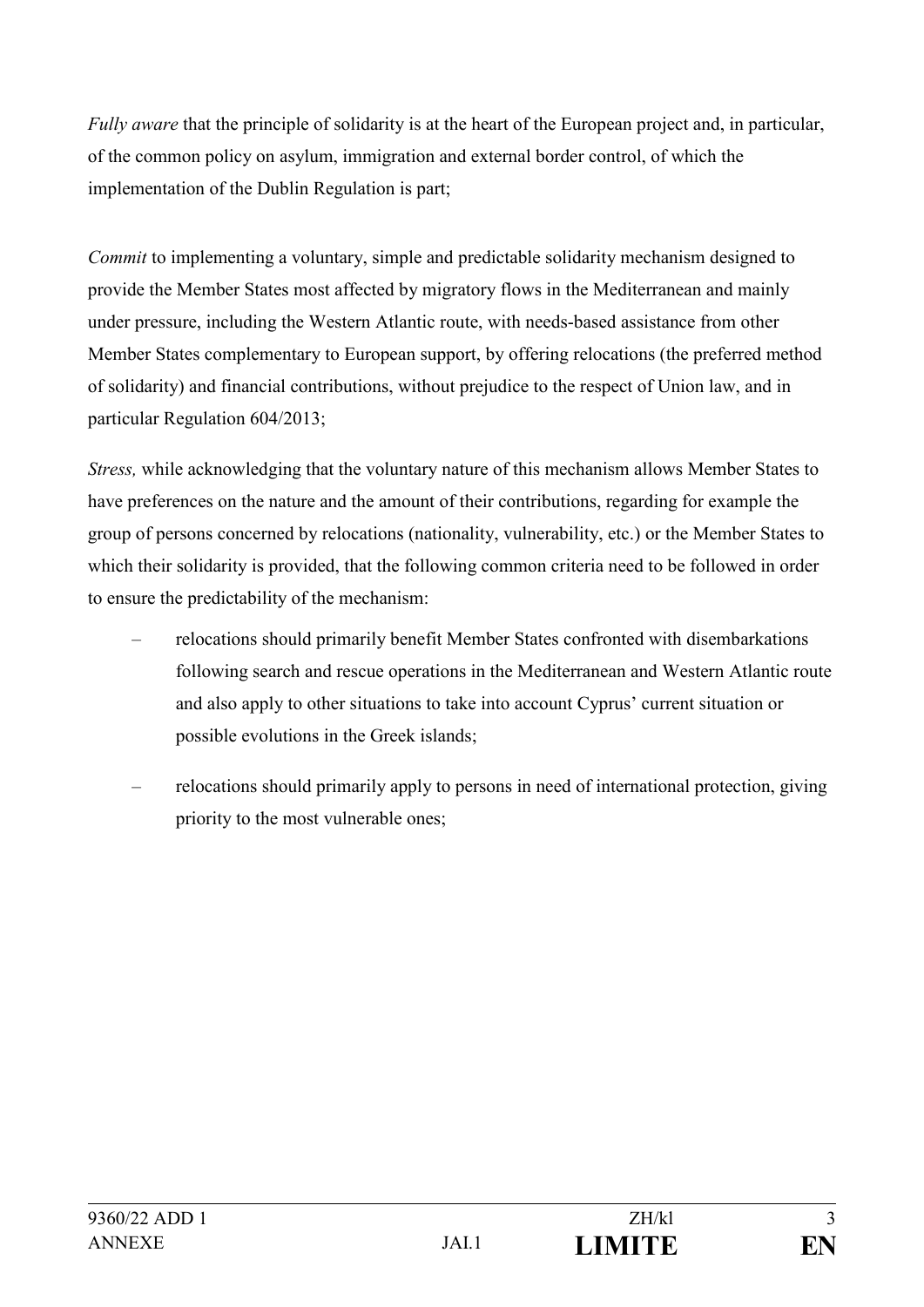- to ensure the predictability of the mechanism, a total annual relocation volume will be set;
- each contributing Member State should present a relocation pledge on the basis of an indicative target number of relocations based on the population and the GDP**<sup>1</sup>**, while maintaining the possibility of going beyond this share;
- in case of situation of disproportionate pressure on a Member State and its reception system due to secondary flows, taking into account the state of cooperation under the Dublin system, this Member State should be able to invoke it to temporarily reconsider its relocation commitment;

*Commit*, when a Member State voluntarily chooses to participate in solidarity, rather than through relocation, through a financial contribution to a benefiting Member State, or also to projects in third countries that may have a direct impact on the flows at the external border, to proceed according to the following modalities:

- the principles set out above concerning the calculation of each Member State's indicative contribution as well as the possibility to temporarily reconsider it in case of disproportionate migratory pressure should apply;
- a minimum indicative contribution for each participating Member State will be foreseen, so that this target is not reduced exceedingly in case a low number of Member States take part in relocation, and thus to affirm the precedence of relocation upon financial contributions as the way to show solidarity under this mechanism;

 $\mathbf{1}^-$ **<sup>1</sup>**. Calculated by multiplying the total target number of relocations for the Member States by the average of its national gross domestic product in relation to the total GDP of relocating Member States and its population in relation to the total population of relocating Member States (cf. annex for an example on the basis of 31 States (Member States and Associated States)).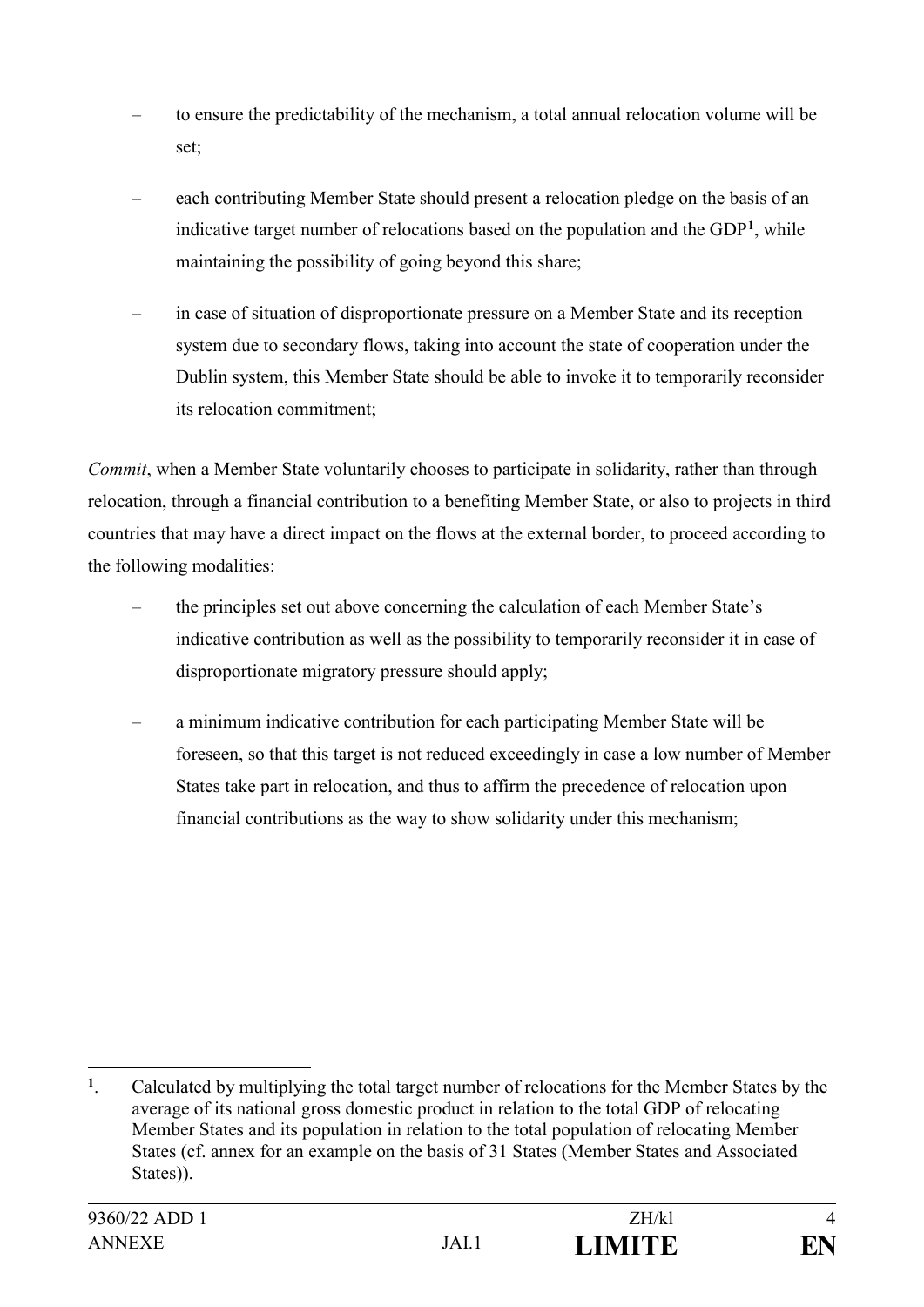- direct financial transfers between Member States, for budgetary simplicity;
- call on the Commission, in consultation with the contributing and benefiting Member States, to determine the Member States to which the financial contribution should be made;

*Call on* the European Commission, in close liaison with Member States and with the support of the agencies, to ensure the coordination of the mechanism and to monitor the respect of the commitments of the signatories; the coordination role will also include a complete inventory of the needs of the Member States of first entry, including the needs for financing projects in third countries; the Commission will evaluate the financial transfers to be made to meet these needs and monitor their use;

*Agree* that, on the basis of the needs expressed by the Member States of first entry, the Member States wishing to contribute may provide them with support in terms of services, personnel, facilities (in fields such as reception, border surveillance, control, detention and return); this material solidarity will be counted as financial solidarity in line with the needs assessed by the Commission;

*Note* that the entire solidarity mechanism is open to associated States;

*Agree* that the solidarity mechanism shall apply upon signature of this declaration but that solidarity contributions shall start, subject to the inventory of needs having been carried out by the Commission, as from the moment negotiations mandates or general approaches are reached in the Council on the proposals for the screening and Eurodac regulations; relocations could however be performed towards persons arrived in the EU before this moment, and also pledged afterwards; relocations should be supported by EU funding and by the assistance of the EUAA in accordance with its mandate, upon request of the Member States concerned;